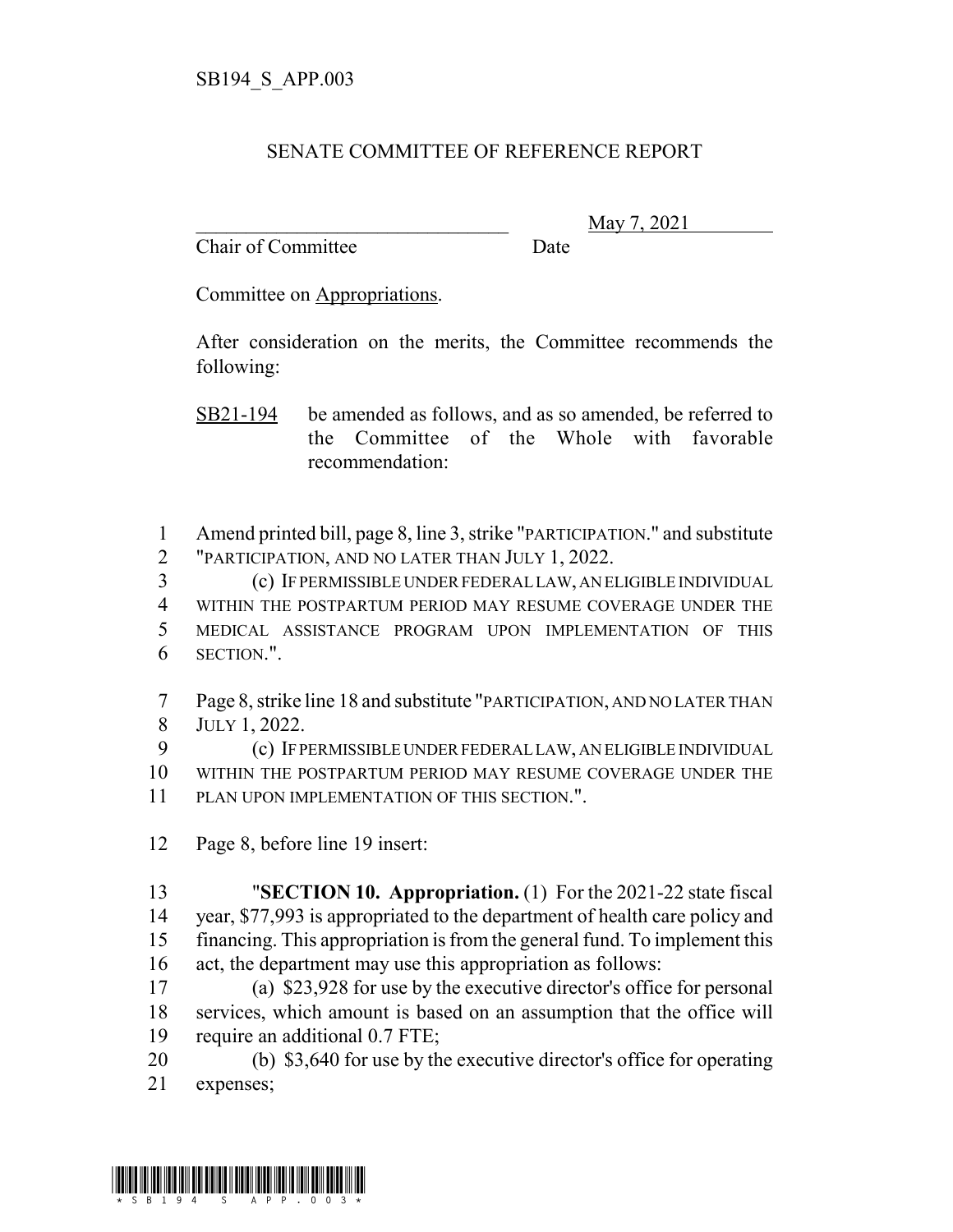(c) \$21,251 for Medicaid management information system maintenance and projects;

 (d) \$29,174, which is subject to the "(M)" notation as defined in the annual general appropriation act for the same fiscal year, for Colorado benefits management systems, operating and contract expenses;

 (2) For the 2021-22 state fiscal year, the general assembly anticipates that the department of health care policy and financing will receive \$481,379 in federal funds to implement this act. The appropriation in subsection (1) of this section is based on the assumption that the department will receive this amount of federal funds to be used as follows:

 (a) \$23,927, which amount is subject to the "(I)" notation as defined in the annual general appropriation act for the same fiscal year, for use by the executive director's office for personal services;

 (b) \$3,640, which amount is subject to the "(I)" notation as defined in the annual general appropriation act for the same fiscal year, for use by the executive director's office for operating expenses;

 (c) \$191,254, which amount is subject to the "(I)" notation as defined in the annual general appropriation act for the same fiscal year, 20 for Medicaid management information system maintenance and projects;

 (d) \$262,558 for Colorado benefits management systems, operating and contract expenses;

 (3) For the 2021-22 state fiscal year, \$291,732 is appropriated to the office of the governor for use by the office of information technology. This appropriation is from reappropriated funds received from the 26 department of health care policy and financing under subsections  $(1)(d)$ 27 and  $(2)(d)$  of this section. To implement this act, the office may use this appropriation to provide information technology services for the department of health care policy and financing.

 (4) For the 2021-22 state fiscal year, \$82,243 is appropriated to the department of public health and environment for use by the prevention services division. This appropriation is from the general fund, and is based on an assumption that the division will require an additional 0.5 FTE. To implement this act, the division may use this appropriation for maternal and child health.".

Renumber succeeding section accordingly.

Page 1, line 101, strike "**HEALTH.**" and substitute "**HEALTH, AND, IN**

**CONNECTION THEREWITH, MAKING AN APPROPRIATION.**".

\*\* \*\*\* \*\* \*\*\* \*\*